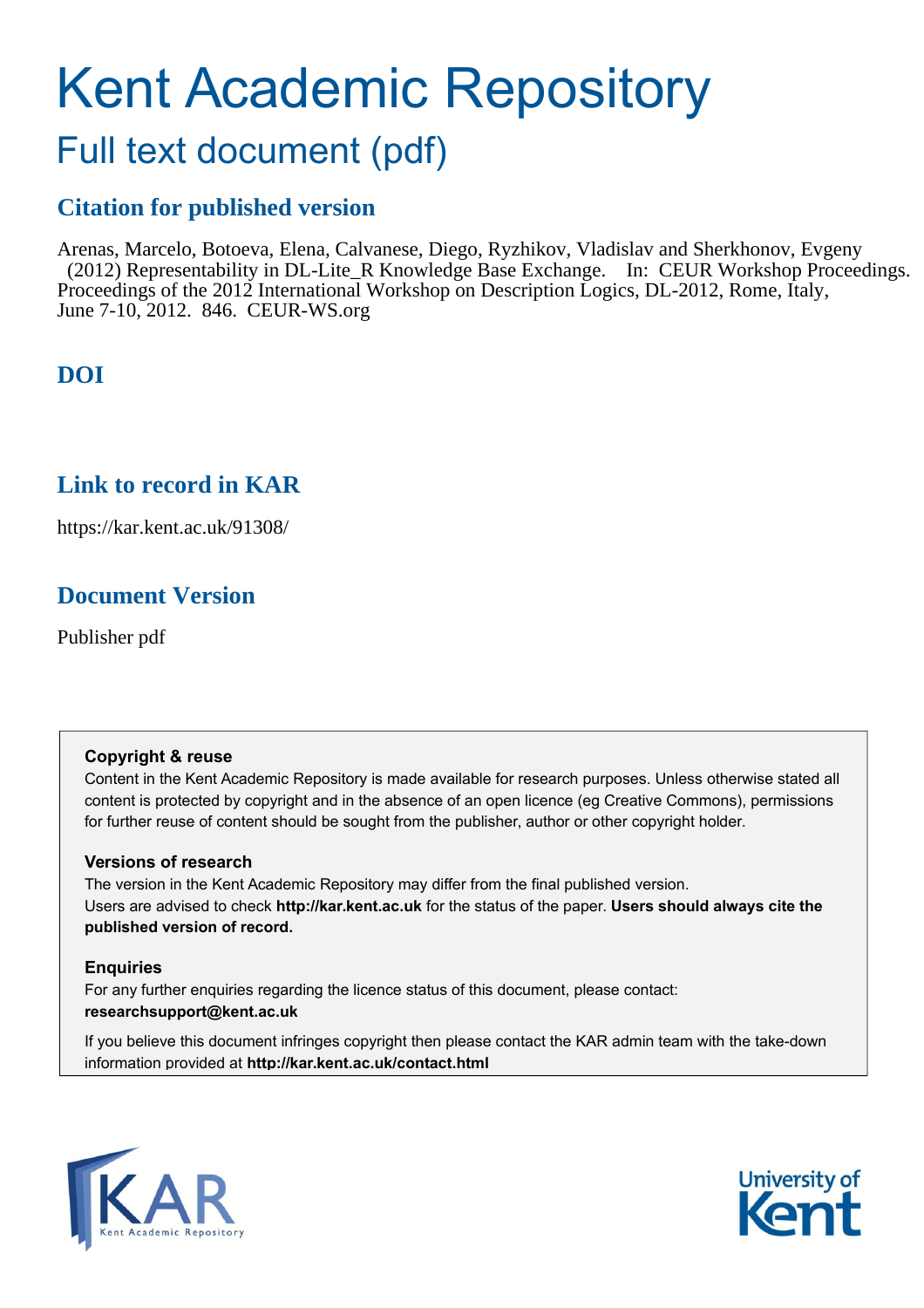## Representability in  $DL\text{-}Like_{\mathcal{R}}$  Knowledge Base Exchange

M. Arenas<sup>1</sup>, E. Botoeva<sup>2</sup>, D. Calvanese<sup>2</sup>, V. Ryzhikov<sup>2</sup>, and E. Sherkhonov<sup>3</sup>

<sup>1</sup> Dept. of Computer Science, PUC Chile marenas@ing.puc.cl <sup>2</sup> KRDB Research Centre, Free Univ. of Bozen-Bolzano, Italy *lastname*@inf.unibz.it <sup>3</sup> ISLA, University of Amsterdam, Netherlands e.sherkhonov@uva.nl

Abstract. Knowledge base exchange can be considered as a generalization of data exchange in which the aim is to exchange between a source and a target connected through mappings, not only explicit knowledge, i.e., data, but also implicit knowledge in the form of axioms. Such problem has been investigated recently using Description Logics (DLs) as representation formalism, thus assuming that the source and target KBs are given as a DL TBox+ABox, while the mappings have the form of DL TBox assertions. In this paper we are interested in the problem of representing a given source TBox by means of a target TBox that captures at best the intensional information in the source. In previous work, results on representability have been obtained for *DL-Lite*<sub>RDFS</sub>, a DL corresponding to the FOL fragment of RDFS. We extend these results to the positive fragment of *DL-Lite*<sub>R</sub>, in which, differently from *DL-Lite*<sub>RDFS</sub>, the assertions in the TBox and the mappings may introduce existentially implied individuals. For this we need to overcome the challenge that the chase, a key notion in data and knowledge base exchange, is not guaranteed anymore to be finite.

## 1 Introduction

Knowledge base exchange is an extension of the data exchange setting, where the source may contain implicit knowledge by which new data may be inferred. The first framework for data exchange with incompletely specified data in the source was proposed in [3]. This framework is based on the general notion of *representation system*, as a mechanism to represent multiple instances of a data schema, and considers the problem of incomplete data exchanges under mappings constituted by a set of tuple generating dependencies (tgds), i.e., mappings between pairs of conjunctive queries. Given that the source data may be incompletely specified, (possibly infinitely) many source instances are implicitly represented. This framework was refined in [1, 2] to the case where as a representation system Description Logics (DL) knowledge bases (KBs) were used: the TBox and the ABox of a DL KB represent implicit and explicit information respectively, and mappings are sets of DL inclusions. While in the traditional data exchange setting, given a source instance and a mapping specification, *(universal) solutions* are target instances derived from the source instance and the mapping, in this case solutions are target DL KBs, derived from the source KB and the mapping.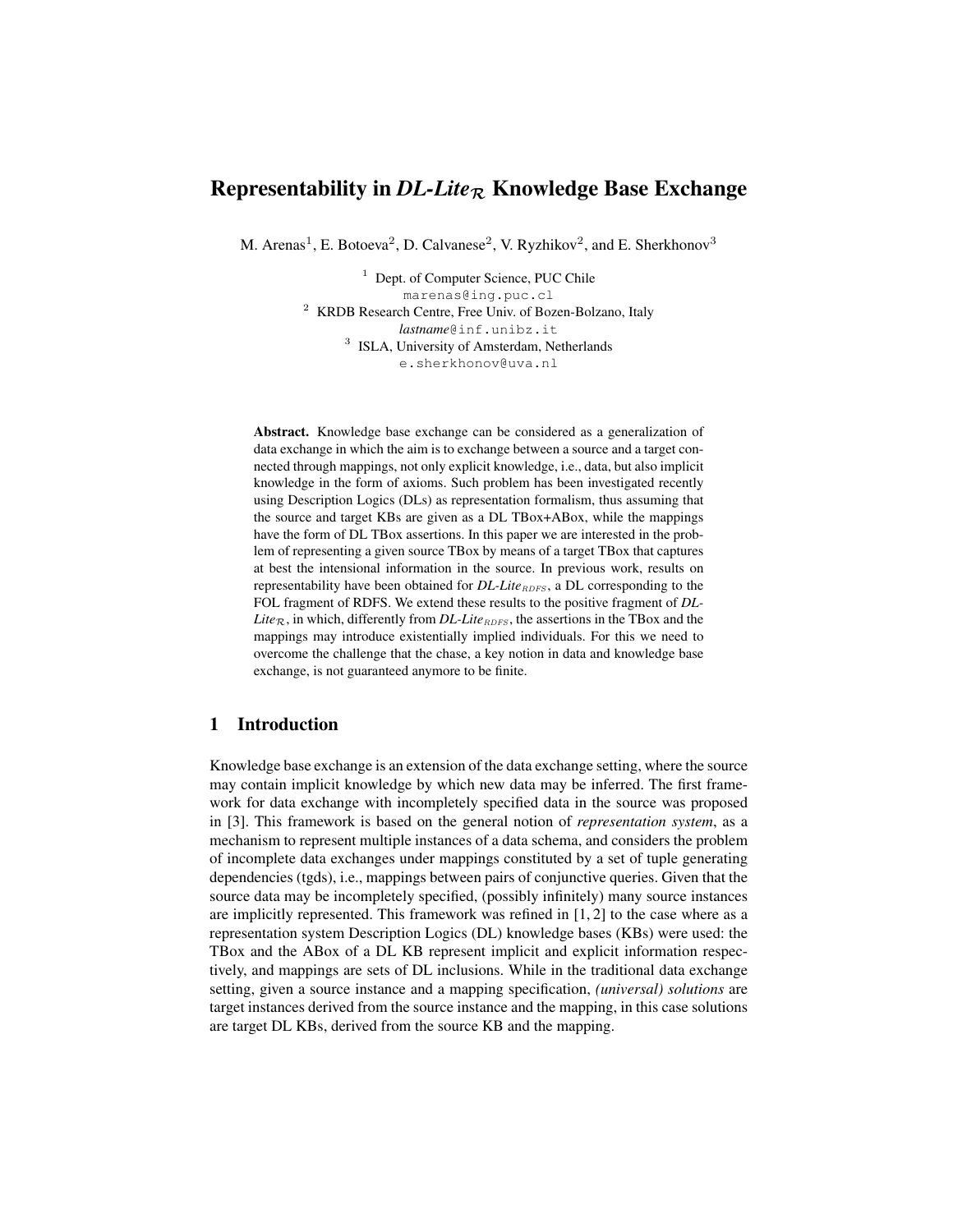In such a setting, in order to minimize the exchange (and hence transfer and materialization) of explicit (i.e., ABox) information, one is interested in computing universal solutions that contain as much implicit knowledge as possible. Therefore, the notion of *representability* was defined, which helps us in understanding the capacity of (universal) solutions to transfer implicit knowledge: we say that a source TBox is representable under a mapping if there exists a target TBox that leads to a universal solution when it is combined with a suitable ABox computed from the source ABox, independently of the actual source ABox. *Weak representability* is concerned with representability under a mapping extended with assertions that are implied by the given mapping and the source TBox. (Weak) representability of a source TBox under a mapping implies that the only knowledge that remains to be transferred explicitly via the (extended) mapping is the one in the source ABox. Therefore, checking (weak) representability and computing a representation of a source TBox under a(n extended) mapping turn out to be crucial problems in the context of KB exchange.

In [1, 2] the problems of deciding representability and weak-representability, and of computing a representation for a given mapping and a TBox was tackled for *DL-* $Like<sub>RDFS</sub>$ , the DL counterpart of RDFS [5] and a member of the *DL-Lite* family of DLs [6]. It has been shown that these problems can be solved in polynomial time for *DL-Lite*<sub>RDFS</sub> mappings and TBoxes. Moreover, due to the simplicity of the logic, the characterization of representations is concise and simple.

In this paper we extend those results to the case of  $DL\text{-}Lie_R$  without disjointness assertions, a DL that we call  $DL\text{-}Lie_{\mathcal{R}}^{pos}$ . The presence of existential quantifiers on the right-hand side of concept inclusions makes the problem considerably more complicated than for  $DL\text{-}Lie_{RDES}$ . However, we show that also in the presence of existentials on the right-hand side we are able to decide representability and weak representability of a *DL-Lite*<sup>*pos*</sup> TBox under a *DL-Lite*<sup>*pos*</sup> mapping in polynomial time and to construct a polynomial size representation.

## 2 Preliminaries

## 2.1 *DL-Lite pos* <sup>R</sup> Knowledge Bases

The DLs of the *DL-Lite* family [6] are characterized by the fact that reasoning can be done in polynomial time, and that data complexity of reasoning and conjunctive query answering is in AC<sup>0</sup>. We present now the syntax and semantics of *DL-Lite*<sup>*pos*</sup>, which is the DL that we adopt here, together with a sub-language of it.

In the following, we use  $A$  and  $P$  to denote concept and role names, respectively, and  $B$  and  $R$  to denote generic concepts and roles, respectively. The latter are defined by the following grammar:

> $R \ ::= \ P \ | \ P^{-}$  $B \ ::= A \ | \ \exists R$

For a role R, we use  $R^-$  to denote  $P^-$  when  $R = P$ , and P when  $R = P^-$ .

A *DL-Lite*<sup>*pos*</sup> TBox is a finite set of concept inclusions  $B \sqsubseteq B'$  and role inclusions  $R \subseteq R'$ . A *DL-Lite*<sup>*pos*</sup> ABox is a finite set of membership assertions of the form  $A(u)$ and  $P(u, v)$ , where u and v are *individuals* or *labeled nulls*. We distinguish between the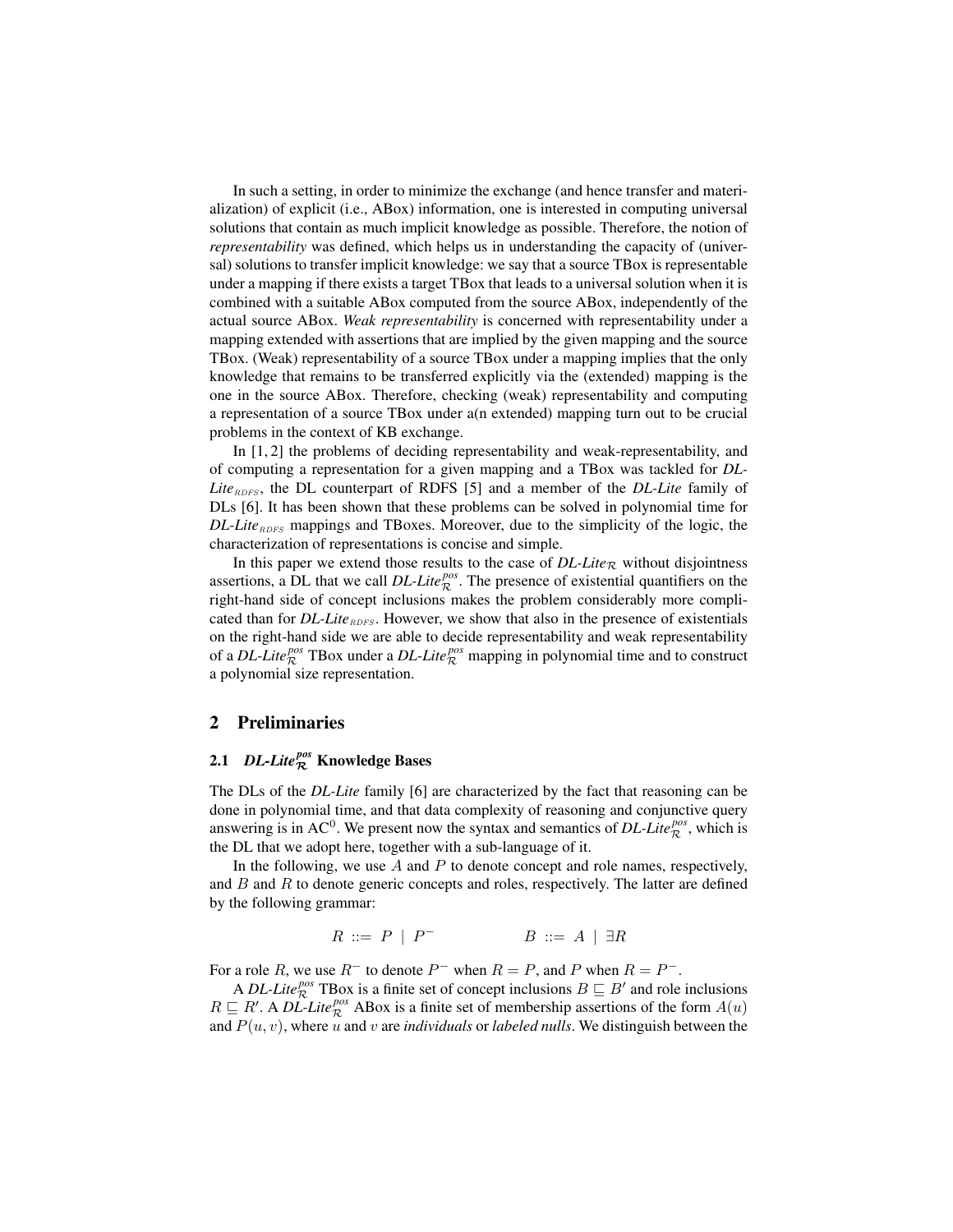two, since individuals are interpreted under the unique name assumption, while labeled nulls obtain their meaning through assignments (see below). Notice that we include labeled nulls in ABoxes as they are needed in the exchange of KBs. A  $DL\text{-}Life_R^{pos}$  KB K is a pair  $\langle T, A \rangle$ , where T is a *DL-Lite*<sup>*pos*</sup></sup> TBox and A is a *DL-Lite*<sup>*pos*</sup> ABox.

Note that *DL-Lite*<sup>*pos*</sup> is the fragment of the DL *DL-Lite*<sub>R</sub> studied in [6] without disjointness assertions on concepts and roles. In  $DL\text{-}Life_R$ , B and R are called *basic* concepts and *basic* roles, respectively, and for coherence with previous work on the *DL-Lite* family, we adopt here this terminology as well. We call *DL-Lite*<sub>RDFS</sub> the fragment of *DL-Lite*<sup>pos</sup> (and hence of *DL-Lite*<sub>R</sub>) in which there are only atomic concepts and atomic roles on the right-hand side of inclusions.

The semantics of  $DL\text{-}Lie^{pos}_{\mathcal{R}}$  is, as usual in DLs, based on the notion of first-order *interpretation*  $\mathcal{I} = \langle \Delta^{\mathcal{I}}, \cdot^{\mathcal{I}} \rangle$ , where  $\Delta^{\mathcal{I}}$  is a non-empty domain and  $\cdot^{\mathcal{I}}$  is an interpretation function such that: *(1)*  $A^{\mathcal{I}} \subseteq \Delta^{\mathcal{I}}$ , for every concept name  $A$ ; *(2)*  $P^{\mathcal{I}} \subseteq \Delta^{\mathcal{I}} \times \Delta^{\mathcal{I}}$ , for every role name  $P$ ; *(3)*  $a^{\mathcal{I}} \in \Delta^{\mathcal{I}}$ , for every individual name *a*; and *(4)* such that:

$$
(\exists R)^{\mathcal{I}} = \{x \in \Delta^{\mathcal{I}} \mid \text{there exists } y \in \Delta^{\mathcal{I}} \text{ s.t. } (x, y) \in R^{\mathcal{I}}\}
$$

$$
(P^{-})^{\mathcal{I}} = \{(y, x) \in \Delta^{\mathcal{I}} \times \Delta^{\mathcal{I}} \mid (x, y) \in P^{\mathcal{I}}\}
$$

Moreover, satisfaction of concept and role inclusions is defined as follows:  $\mathcal{I} \models$  $B \sqsubseteq B'$  if  $B^{\mathcal{I}} \subseteq B'^{\mathcal{I}}$ , and  $\mathcal{I} \models R \sqsubseteq R'$  if  $R^{\mathcal{I}} \subseteq R'^{\mathcal{I}}$ . Finally, satisfaction of membership assertions is defined as follows. A *substitution* over an interpretation  $I$  is a function h from individuals and labeled nulls to  $\Delta^{\mathcal{I}}$  such that  $h(a) = a^{\mathcal{I}}$  for each individual a. Then  $(\mathcal{I}, h) \models A(u)$  if  $h(u) \in A^{\mathcal{I}}$ , and  $(\mathcal{I}, h) \models P(u, v)$  if  $(h(u), h(v)) \in P^{\mathcal{I}}$ .

An interpretation *I* is a *model* of a *DL-Lite*<sup>*pos</sup>*  $\overline{T}$  *H* for every  $\alpha \in \mathcal{T}$ , it holds</sup> that  $\mathcal{I} \models \alpha$ , and it is a *model* of a *DL-Lite*<sup>*pos*</sup> ABox A if there exists a substitution h over *I* such that for every  $\alpha \in A$ , it holds that  $(I, h) \models \alpha$ . Finally, *I* is a *model* of a *DL-Lite*<sub>R</sub> KB  $K = \langle T, A \rangle$  if I is a model of both T and A. The set of all models of K is denoted MOD(K), and K is *consistent* if  $MOD(K) \neq \emptyset$ . We observe that in *DL*-*Lite*<sup> $pos$ </sup> one cannot express any form of negative information, and hence a *DL-Lite*<sup> $pos$ </sup> KB is always consistent.

We assume that interpretations satisfy the standard names assumption, that is, we assume given a fixed infinite set U of individual names, and we assume that for every interpretation *I*, it holds that  $\Delta^{\mathcal{I}} \subseteq \mathbf{U}$  and  $a^{\mathcal{I}} = a$  for every individual name *a*. This implies that interpretations satisfy the unique name assumption over individual names.

A *signature*  $\Sigma$  is a set of concept and role names. An interpretation  $\mathcal I$  is said to be an interpretation of  $\Sigma$  if it is defined exactly on the concept and role names in  $\Sigma$ . Given a KB K, the *signature*  $\Sigma(K)$  *of* K is the alphabet of concept and role names occurring in K, and K is said to be *defined over* (or simply, *over*) a signature  $\Sigma$  if  $\Sigma(K) \subseteq \Sigma$  (and likewise for a TBox T, an ABox A, inclusions  $B \sqsubseteq C$  and  $R \sqsubseteq Q$ , and membership assertions  $A(u)$  and  $P(u, v)$ ).

## 2.2 Queries, Certain Answers, and Chase

A k-ary query q over a signature  $\Sigma$ , with  $k > 0$ , is a function that maps every interpretation  $\langle \Delta^{\mathcal{I}}, \cdot^{\mathcal{I}}\rangle$  of  $\Sigma$  into a k-ary relation  $q^{\mathcal{I}}\subseteq \Delta^k$ . In particular, if  $k=0$ , then  $q$  is called a Boolean query, and  $q^{\mathcal{I}}$  is either a relation containing the empty tuple () (representing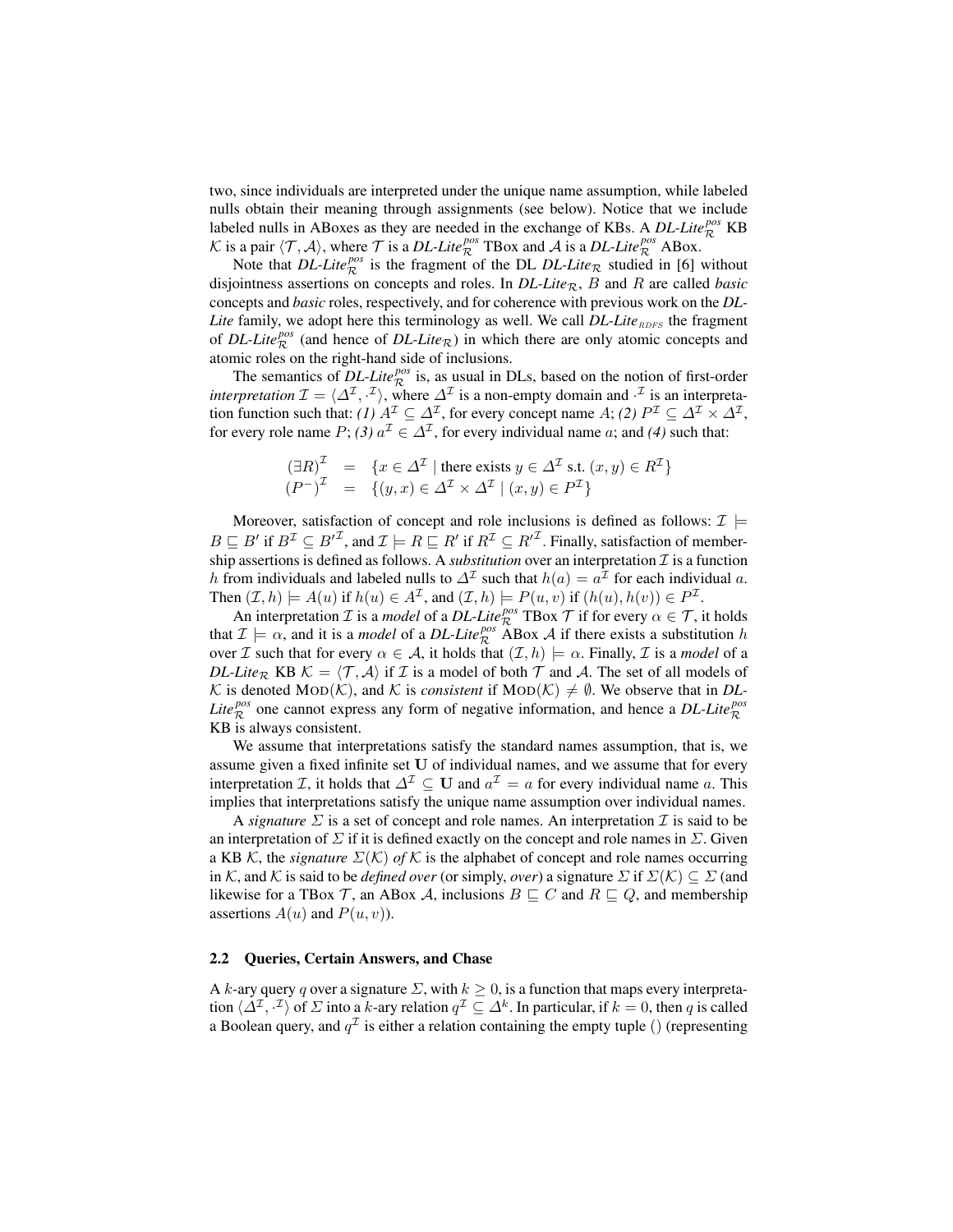the value true) or the empty relation (representing the value false). A query  $q$  is said to be a query over a KB K if q is a query over a signature  $\Sigma$  and  $\Sigma \subseteq \Sigma(\mathcal{K})$ . Moreover, the answer to q over K, denoted by  $cert(q, K)$ , is defined as  $cert(q, K) = \bigcap_{\mathcal{I} \in \text{MOD}(K)} q^{\mathcal{I}}$ . Each tuple in  $cert(q, K)$  is called a *certain answer* for q over K. Notice that if q is a Boolean query, then  $cert(q, \mathcal{K})$  evaluates to true if  $q^{\mathcal{I}}$  evaluates to true for every  $\mathcal{I} \in \text{MOD}(\mathcal{K})$ , and it evaluates to false otherwise.

In this paper, we adopt the class of unions of conjunctive queries as our main query formalism. A *conjunctive query (CQ) over a signature*  $\Sigma$  is a first-order formula of the form  $q(x) = \exists y \cdot conj(x, y)$ , where x, y are tuples of variables and  $conj(x, y)$  is a conjunction of atoms of the form: (1)  $A(t)$ , with A a concept name in  $\Sigma$  and t either an individual from U or a variable from x or y, or (2)  $P(t_1, t_2)$ , with P a role name in  $\Sigma$  and  $t_i$  (i = 1, 2) either an individual from U or a variable from x or y. In a CQ  $q(x) = \exists y \text{.conj}(x, y)$  over a signature  $\Sigma$ , x is the tuple of free variables of  $q(x)$ . Moreover, given an interpretation  $\mathcal{I} = \langle \Delta^{\mathcal{I}}, \cdot^{\mathcal{I}} \rangle$  of  $\Sigma$ , the answer of q over  $\mathcal{I}$ , denoted by  $q^{\mathcal{I}}$ , is defined as the set of tuples  $\boldsymbol{a}$  of elements from  $\Delta^{\mathcal{I}}$  for which there exist a tuple b of elements from  $\Delta^{\mathcal{I}}$  such that  $\mathcal I$  satisfies every conjunct in  $conj(\bm a, \bm b).$  Finally, a union of conjunctive queries (UCQ) over a signature  $\Sigma$  is a finite set of CQs over  $\Sigma$ that have the same free variables. A UCQ  $q(x)$  is interpreted as the first-order formula  $\bigvee_{q_i \in q} q_i(\boldsymbol{x})$ , and its semantics is defined as  $q^{\mathcal{I}} = \bigcup_{q_i \in q} q_i^{\mathcal{I}}$ .

Certain answers in *DL-Lite*<sup> $pos$ </sup> can be characterized through the notion of chase. We call a *chase* a (possibly infinite) set of assertions of the form  $A(t)$ ,  $P(t, t')$ , where t,  $t'$  are either individuals from U, or labeled nulls interpreted as not necessarily distinct domain elements (see the definition of the semantics of *DL-Lite*<sup> $pos$ </sup> in Section 2.1). For *DL-Lite*<sup> $pos$ </sup> KBs, we employ the notion of restricted chase as defined in [6]. For such a KB  $\langle \mathcal{T}, \mathcal{A} \rangle$ , the chase of A w.r.t. T, denoted *chase* $\tau(\mathcal{A})$ , is a chase obtained from A by adding facts implied by inclusions in  $\mathcal{T}$ , and introducing fresh labeled nulls whenever required by an inclusion with  $\exists R$  in the right-hand side (see [6] for details).

## 2.3 Knowledge Base Exchange Framework

Assume that  $\Sigma_1$ ,  $\Sigma_2$  are signatures with no concepts or roles in common. Then we say that an inclusion  $N_1 \subseteq N_2$  is an *inclusion from*  $\Sigma_1$  *to*  $\Sigma_2$ , if  $N_1$  is a concept or a role over  $\Sigma_1$  and  $N_2$  is a concept or a role over  $\Sigma_2$ . For a DL  $\mathcal L$  (e.g., *DL-Lite*<sup>*pos*</sup></sup>), we define an  $\mathcal{L}$ -mapping (or just *mapping*, when  $\mathcal{L}$  is clear from the context) as a tuple  $M = (\Sigma_1, \Sigma_2, \mathcal{T}_{12})$ , where  $\mathcal{T}_{12}$  is a TBox in  $\mathcal L$  consisting of inclusions from  $\Sigma_1$  to  $\Sigma_2$ :

*(1)*  $C_1 \sqsubseteq C_2$ , where  $C_1$ ,  $C_2$  are concepts in  $\mathcal L$  over  $\Sigma_1$  and  $\Sigma_2$ , respectively, and *(2)*  $Q_1 \sqsubseteq Q_2$ , where  $Q_1$  and  $Q_2$  are roles in  $\mathcal L$  over  $\Sigma_1$  and  $\Sigma_2$ , respectively.

If  $\mathcal{T}_{12}$  is an *L*-TBox, for a DL *L* (e.g., *DL-Lite*<sup>*pos*</sup>), then *M* is called an *L*-mapping.

The semantics of a mapping is defined in terms of the notion of satisfaction. More specifically, given a mapping  $\mathcal{M} = (\Sigma_1, \Sigma_2, \mathcal{T}_{12})$ , an interpretation  $\mathcal I$  of  $\Sigma_1$  and an interpretation  $\mathcal J$  of  $\Sigma_2$ , pair  $(\mathcal I,\mathcal J)$  *satisfies* TBox  $\mathcal T_{12}$ , denoted by  $(\mathcal I,\mathcal J)\models \mathcal T_{12}$ , if for each concept inclusion  $C_1 \subseteq C_2 \in \mathcal{T}_{12}$ , it holds that  $C_1^{\mathcal{T}} \subseteq C_2^{\mathcal{J}}$ , and for each role inclusion  $Q_1 \sqsubseteq Q_2 \in \mathcal{T}_{12}$ , it holds that  $Q_1{}^{\mathcal{I}} \subseteq Q_2{}^{\mathcal{J}}$ . Moreover, given an interpretation  $\mathcal I$  of  $\Sigma_1$ ,  $\text{SAT}_\mathcal{M}(\mathcal I)$  is defined as the set of interpretations  $\mathcal J$  of  $\Sigma_2$  such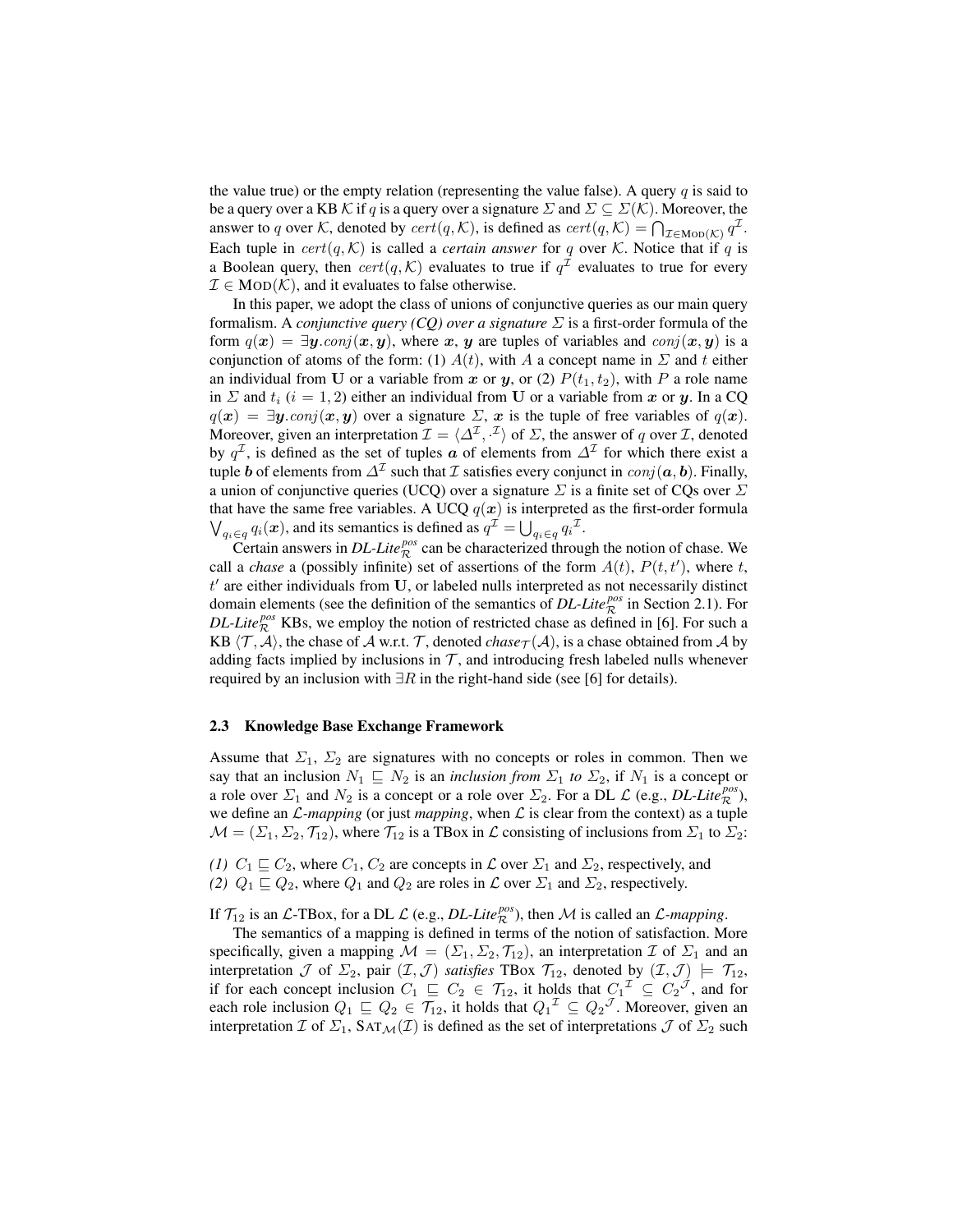that  $(\mathcal{I},\mathcal{J}) \models \mathcal{T}_{12}$ , and given a set X of interpretations of  $\Sigma_1$ , SAT $\mathcal{M}(\mathcal{X})$  is defined as:  $\text{SAT}_{\mathcal{M}}(\mathcal{X}) = \bigcup_{\mathcal{I} \in \mathcal{X}} \text{SAT}_{\mathcal{M}}(\mathcal{I}).$ 

Let  $\mathcal{M} = (\Sigma_1, \Sigma_2, \mathcal{T}_{12})$  be a mapping,  $\mathcal{K}_1$  a KB over  $\Sigma_1$ , and  $\mathcal{K}_2$  a KB over  $\Sigma_2$ .

- $\mathcal{K}_2$  is called a *solution* for  $\mathcal{K}_1$  under M if  $\text{MOD}(\mathcal{K}_2) \subseteq \text{SAT}_{\mathcal{M}}(\text{MOD}(\mathcal{K}_1))$ , and
- $-$  K<sub>2</sub> is called a *universal solution* for K<sub>1</sub> under M if MOD(K<sub>2</sub>)  $SAT_{\mathcal{M}}(MOD(\mathcal{K}_1)).$

Universal solutions present several limitations, as argued in [1, 2]. First, a universal solution (in *DL-Lite*<sup> $pos$ </sup> and *DL-Lite*<sub> $\mathcal{R}$ ) does not always exist. Second, if it exists, then</sub> its TBox is trivial (that is, equivalent to the empty TBox). Finally, in the worst case the smallest universal solution is exponential in the size of the mapping and the source KB. A notion of solution parametrized w.r.t. a query language was proposed in [1, 2] in order to overcome these limitations. Such a notion, though weaker, is in line with the objective of (data and) KB exchange of providing in the target sufficient information to answer queries that could also be posed over the source.

Let Q be a class of queries,  $M = (\Sigma_1, \Sigma_2, \mathcal{T}_{12})$  a mapping,  $\mathcal{K}_1 = \langle \mathcal{T}_1, \mathcal{A}_1 \rangle$  a KB over  $\Sigma_1$ , and  $\mathcal{K}_2$  a KB over  $\Sigma_2$ . Then

- $-$  K<sub>2</sub> is called a *Q-solution* for K<sub>1</sub> under M if for every query  $q \in \mathcal{Q}$  over  $\Sigma_2$ ,  $cert(q, \langle \mathcal{T}_1 \cup \mathcal{T}_{12}, \mathcal{A}_1 \rangle) \subseteq cert(q, \mathcal{K}_2)$ , and
- $−$  K<sub>2</sub> is called a *universal*  $Q$ -solution for K<sub>1</sub> under M if for every query  $q \in Q$  over  $\Sigma_2$ , cert $(q, \langle \mathcal{T}_1 \cup \mathcal{T}_{12}, \mathcal{A}_1 \rangle) = cert(q, \mathcal{K}_2).$

The definitions of solutions are illustrated in the following example.

*Example 1.* Assume  $\Sigma_1 = \{Painting(\cdot), \text{PaintedBy}(\cdot, \cdot), \text{ArtMovement}(\cdot, \cdot) \}$  and  $\Sigma_2 = \{ArtPiece(\cdot), ArtAuthor(\cdot, \cdot), HasStyle(\cdot, \cdot), HasGene(\cdot, \cdot)\}.$  Consider mapping  $\mathcal{M} = (\Sigma_1, \Sigma_2, \mathcal{T}_{12})$ , where  $\mathcal{T}_{12}$  is the following TBox:

| $Painting \sqsubseteq ArtPiece$         | $PaintedBy \sqsubseteq ArtAuthor$  |
|-----------------------------------------|------------------------------------|
| $Painting \sqsubseteq \exists HasGenre$ | $ArtMovement \sqsubseteq HasStyle$ |

Further, assume  $\mathcal{T}_1 = \{Painting \equiv \exists PaintedBy, Painting \sqsubseteq \exists ArtMovement\}$  and  $A_1 = \{Painting(\text{blacksquare})\}.$  Then, a universal solution for the KB  $\mathcal{K}_1 = \langle \mathcal{T}_1, \mathcal{A}_1 \rangle$ under M is the KB  $\mathcal{K}_2 = \langle \mathcal{T}_2, \mathcal{A}_2 \rangle$ , where  $\mathcal{T}_2 = \emptyset$  and  $\mathcal{A}_2$  is the following ABox, where  $n=01$ ,  $n=02$ , and  $m=01$  are labelled nulls:

| ArtPiece(blacksquare)              | ArtAuthor(blacksquare, n01)       |
|------------------------------------|-----------------------------------|
| $HasGenre$ (blacksquare, $\_m01$ ) | $HasStyle$ (blacksquare, $_n02$ ) |

Now, consider KB  $\mathcal{K}'_2 = \langle \mathcal{T}'_2, \mathcal{A}'_2 \rangle$  with non-empty TBox, where  $\mathcal{T}'_2 =$  ${ArtPiece} \equiv \exists ArtAuthor, ArtPiece \sqsubseteq \exists HasStyle, ArtPiece \sqsubseteq \exists HasGenre}$  and  $\mathcal{A}'_2 = \{ArtPiece(\text{blacksquare})\}.$  Then we have that  $\mathcal{K}'_2$  is a solution for  $\mathcal{K}_1$  under  $\mathcal{M}$ . However, we also have that  $\mathcal{K}_2'$  is not a universal solution for  $\mathcal{K}_1$  under M. Notably, both KB  $\mathcal{K}_2$  and KB  $\mathcal{K}_2'$  are universal UCQ-solutions for KB  $\mathcal{K}_1$  under mapping M.

In order to understand the capacity of universal solutions, and also of the querylanguages based notions of solutions to transfer implicit knowledge, the notion of *representability* has been introduced in [1, 2]. Here we adapt that definition to the case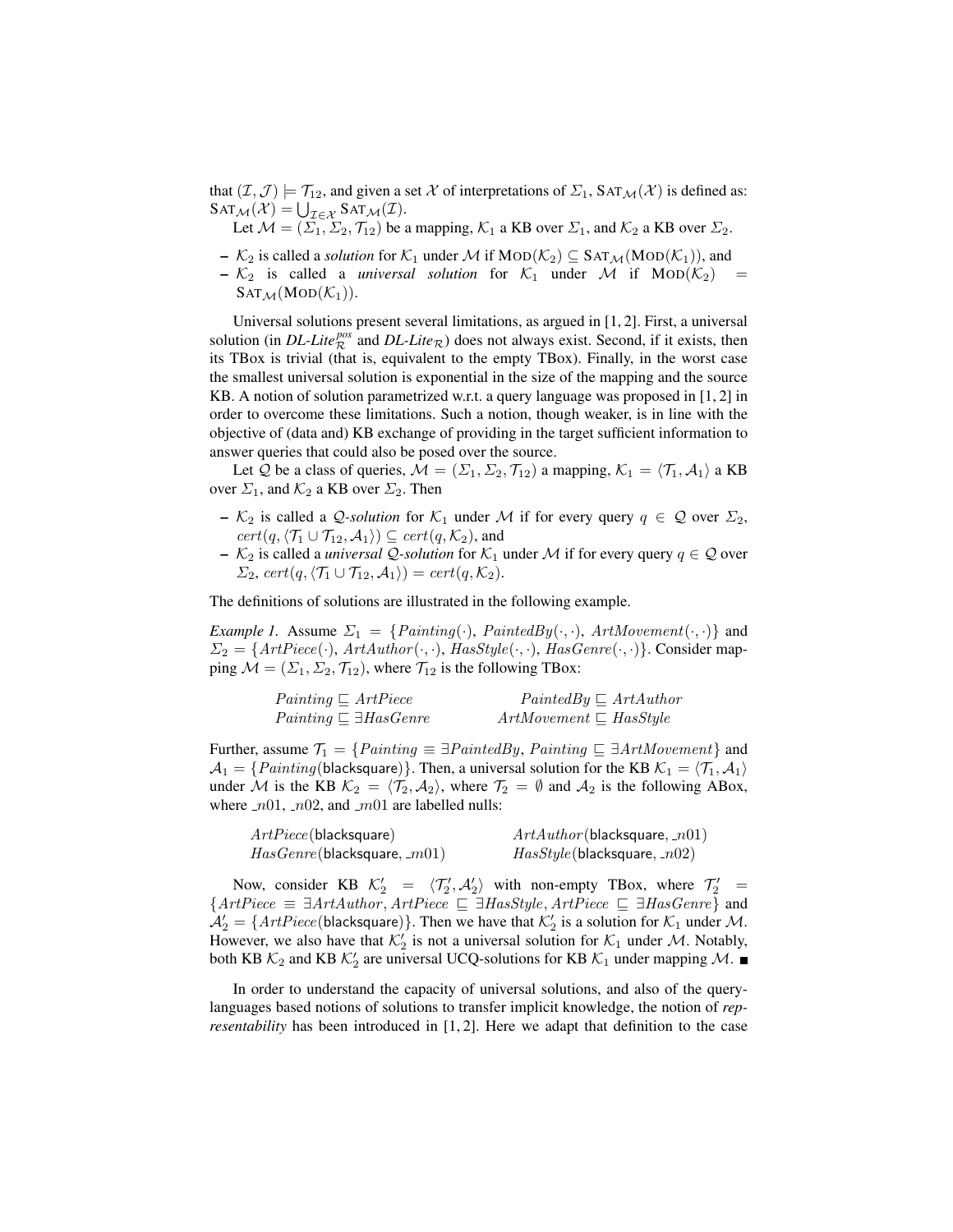where the KB is always satisfiable, as in  $DL\text{-}Life_{\mathcal{R}}^{pos}$ . In the definition below we use *chase* $\tau$ , $\Sigma(A)$  to denote the projection of *chase* $\tau(A)$  on the signature  $\Sigma$ .

Let L be a DL, Q a class of queries,  $M = (\Sigma_1, \Sigma_2, \mathcal{T}_{12})$  an L-mapping, and  $\mathcal{T}_1$  an  $\mathcal{L}\text{-}\text{TBox over }\Sigma_1$ . Then,

- $\mathcal{T}_1$  is *(Q-)representable under* M if there exists an  $\mathcal{L}\text{-}\text{TBox } \mathcal{T}_2$  over  $\Sigma_2$ , called a *(Q-)representation of*  $\mathcal{T}_1$  *under* M, such that for every ABox  $\mathcal{A}_1$  over  $\Sigma_1$ ,  $\langle \mathcal{T}_2, \text{chase}_{\mathcal{T}_{12},\Sigma_2}(\mathcal{A}_1) \rangle$  is a (*Q*-)universal solution for  $\langle \mathcal{T}_1, \mathcal{A}_1 \rangle$  under *M*.
- $\mathcal{T}_1$  is *weakly (Q-)representable under* M if there exists a mapping  $\mathcal{M}^*$  =  $(\Sigma_1, \Sigma_2, \mathcal{T}_{12}^{\star})$  such that  $\mathcal{T}_{12} \subseteq \mathcal{T}_{12}^{\star}$ ,  $\mathcal{T}_1 \cup \mathcal{T}_{12} \models \mathcal{T}_{12}^{\star}$ , and  $\mathcal{T}_1$  is  $(\mathcal{Q}\text{-})$ representable under  $\mathcal{M}^*$ .

*Example 2.* Let  $M = (\Sigma_1, \Sigma_2, \mathcal{T}_{12})$  and  $\mathcal{T}_1$  be as in Example 1. Then we have that  $\mathcal{T}_2 = \{ArtPiece \equiv \exists ArtAuthor, ArtPiece \sqsubseteq \exists HasStyle, ArtPiece \sqsubseteq \exists HasGene\}$ is a UCQ-representation of  $\mathcal{T}_1$  under M.

On the other hand, if  $\mathcal{M}' = (\Sigma_1, \Sigma_2, \mathcal{T}'_{12})$  with  $\mathcal{T}'_{12} = \{PaintedBy \sqsubseteq ArtPiece\}$ , then we have that  $\mathcal{T}_1$  is not UCQ-representable under  $\mathcal{M}'$ : take ABox  $\mathcal{A}_1$  =  ${Painting(\text{blacksquare})}, \text{ then } \text{chase}_{\mathcal{T}_{12}',\Sigma_2}(\mathcal{A}_1) = \emptyset \text{ and for no TBox } \mathcal{T}_2',$  $\langle \mathcal{T}_2', \text{chase}_{\mathcal{T}_{12}',\Sigma_2}(\mathcal{A}_1) \rangle$  is a universal UCQ-solution for  $\langle \mathcal{T}_1, \mathcal{A}_1 \rangle$  under M'. However, if we consider  $\mathcal{T}_{12}^* = \mathcal{T}_{12}' \cup \{Pairting \sqsubseteq \exists ArtAuthor\}$ , we conclude that  $\mathcal{T}_1$  is weakly UCQ-representable under M' since  $\mathcal{T}'_{12} \subseteq \mathcal{T}_{12}^*, \mathcal{T}_1 \cup \mathcal{T}'_{12} \models \mathcal{T}_{12}^*$  and  $\mathcal{T}_1$  is UCQrepresentable under  $\mathcal{M}^* = (\Sigma_1, \Sigma_2, \mathcal{T}_{12}^*)$  (in fact,  $\emptyset$  is a UCQ-representation of  $\mathcal{T}_1$ under  $\mathcal{M}^*$ ).

# 3 Solving UCQ-Representability for *DL-Lite pos* R

In this section, we show that the UCQ-representability problem can be solved in polynomial time for the case where TBoxes and mappings are expressed in  $DL\text{-}Lie_R^{pos}$ . More specifically, we give a polynomial time algorithm UCQREP *pos* that, given a *DL-Lite*<sup>*pos*</sup>-mapping  $M = (\Sigma_1, \Sigma_2, \mathcal{T}_{12})$  and a *DL-Lite*<sup>*pos*</sup>-TBox  $\mathcal{T}_1$ , verifies whether  $\mathcal{T}_1$ is UCQ-representable under  $M$ , and if this is the case computes a UCQ-representation of  $\mathcal{T}_1$  under M. Moreover, we also show that this algorithm can be used to solve the UCQ-representability problem for the case of *DL-Lite*<sub>RDFS</sub>. It is important to notice that the algorithm we present can be used to compute universal UCQ-solutions of polynomial size, which make good use of the source implicit knowledge. Thus, this algorithm computes solutions with good properties to be used in practice.

A related problem is that of query inseparability [7], which can be formulated as follows: given TBoxes  $\mathcal{T}_1$  and  $\mathcal{T}_2$ , and a signature  $\Sigma$ , decide whether for each ABox A over  $\Sigma$  and for each query q over  $\Sigma$ ,  $cert(q, \langle \mathcal{T}_1, \mathcal{A} \rangle) = cert(q, \langle \mathcal{T}_2, \mathcal{A} \rangle)$ . In contrast to our polynomial result for UCQ-representability, query inseparability has been proved to be PSPACE-hard for  $DL\text{-}Like_{\mathcal{R}}$  TBoxes and CQs [7], and an analysis of the proof shows that the same lower bound holds already for  $DL\text{-}Life_{\mathcal{R}}^{pos}$ .

#### 3.1 Checking Whether a Given Target TBox is a UCQ-Representation

We start by considering the decision problem associated with UCQ-representability: Given a *DL-Lite*<sub>R</sub>-mapping  $M = (\Sigma_1, \Sigma_2, \mathcal{T}_{12})$ , a *DL-Lite*<sub>R</sub>-TBox  $\mathcal{T}_1$  over  $\Sigma_1$ , and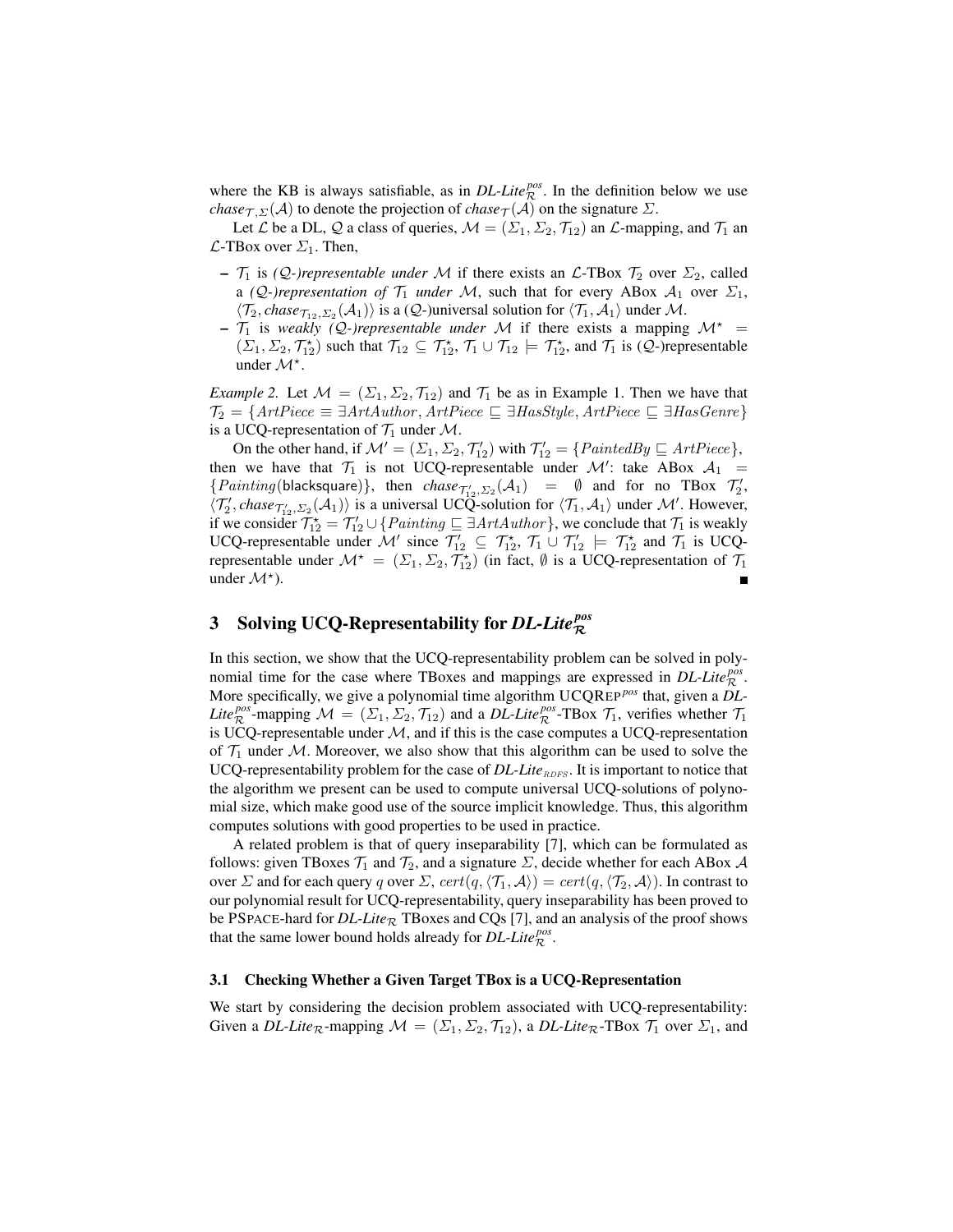a *DL-Lite*<sub>R</sub>-TBox  $\mathcal{T}_2$  over  $\Sigma_2$ , check whether  $\mathcal{T}_2$  is a UCQ-representation of  $\mathcal{T}_1$  under  $\cal M$ , i.e., for each ABox  ${\cal A}_1$  over  $\Sigma_1, \langle \mathcal{T}_2, \mathit{chase}_{\mathcal{T}_{12},\Sigma_2}(\mathcal{A}_1)\rangle$  is a universal UCQ-solution for  $\langle \mathcal{T}_1, \mathcal{A}_1 \rangle$  under M. This problem can be solved in two steps:

- (C1) Check whether for each ABox  $A_1$  over  $\Sigma_1$ ,  $\langle \mathcal{T}_2$ , *chase* $\tau_{12},\Sigma_2(\mathcal{A}_1)\rangle$  is a UCQsolution for  $\langle \mathcal{T}_1, \mathcal{A}_1 \rangle$  under M.
- (C2) Check whether for each ABox  $A_1$  over  $\Sigma_1$  and for each UCQ q over  $\Sigma_2$ , we have that  $cert(q,\langle \mathcal{T}_2,chase_{\mathcal{T}_{12},\Sigma_2}(\mathcal{A}_1)\rangle)\subseteq cert(q,\langle \mathcal{T}_1\cup \mathcal{T}_{12}, \mathcal{A}_1\rangle).$

If both checks succeed, then  $\mathcal{T}_2$  is a UCQ-representation of  $\mathcal{T}_1$  under M, otherwise not. We develop now techniques to perform these two checks in polynomial time.

**Checking Condition (C1).** For a *DL-Lite*<sup>*pos*</sup> TBox  $\mathcal T$  and a concept or role N, we define the *upward closure of* N *w.r.t.* T as the set  $\mathbb{U}_{\mathcal{T}}(N) = \{N' \mid$ N' is concept or role and  $\mathcal{T} \models N \subseteq N'$ , and the *strict upward closure*  $\mathbb{S}_{\mathcal{T}}(N)$ as  $\mathbb{U}_{\mathcal{T}}(N) \setminus \{N\}$ . Then, for a set N of concepts and roles we define  $\mathbb{U}_{\mathcal{T}}(N) =$  $\bigcup_{N\in\mathbf{N}}\mathbb{U}_{\mathcal{T}}(N)$ , and its strict version  $\mathbb{S}_{\mathcal{T}}(\mathbf{N})$ . Notice that both  $\mathbb{S}_{\mathcal{T}_{12}}(\mathbb{U}_{\mathcal{T}_1}(N))$  and  $\mathbb{U}_{\mathcal{T}_2}(\mathbb{S}_{\mathcal{M}}(N))$  are sets over  $\Sigma_2$ , for each concept or role N over  $\Sigma_1$ .

With these notions in place, we can provide a necessary and sufficient condition for the satisfaction of condition (C1).

**Proposition 1.** Let  $\mathcal{M} = (\Sigma_1, \Sigma_2, \mathcal{T}_{12})$  be a DL-Lite<sup>pos</sup>-mapping,  $\mathcal{T}_1$  a DL-Lite<sup>pos</sup>-*TBox over*  $\Sigma_1$ *, and*  $\mathcal{T}_2$  *a DL-Lite*<sup>*pos*</sup>-*TBox over*  $\Sigma_2$ *. Then*  $\mathcal{T}_1$ *,*  $\mathcal{T}_2$ *, and M satisfy condition (C1) iff the following conditions are satisfied:*

- (A)  $\mathbb{S}_{\mathcal{M}}(\mathbb{U}_{\mathcal{T}_1}(B)) \subseteq \mathbb{U}_{\mathcal{T}_2}(\mathbb{S}_{\mathcal{M}}(B))$ , for each basic concept B over  $\Sigma_1$ ;
- **(B)**  $\mathbb{S}_{\mathcal{M}}(\mathbb{U}_{\mathcal{T}_1}(R)) \subseteq \mathbb{U}_{\mathcal{T}_2}(\mathbb{S}_{\mathcal{M}}(R))$ , for each basic role R over  $\Sigma_1$ ;
- (C) for each basic concept B and each basic role R over  $\Sigma_1$  such that  $\exists R \in \mathbb{U}_{\mathcal{T}_1}(B)$ and  $\mathbb{S}_{\mathcal{M}}(\mathbb{U}_{\mathcal{T}_1}(\exists R^-)) \neq \emptyset$ , we have that if  $\mathbb{S}_{\mathcal{M}}(\mathbb{U}_{\mathcal{T}_1}(R)) \neq \emptyset$ , then there exists a role  $Q_{R,B}$  over  $\Sigma_2$  such that  $(CA) \exists Q_{R,B} \in \mathbb{U}_{\mathcal{T}_2}(\mathbb{S}_{\mathcal{M}}(B)),$ **(CB)**  $\mathbb{S}_{\mathcal{M}}(\mathbb{U}_{\mathcal{T}_1}(R)) \subseteq \mathbb{U}_{\mathcal{T}_2}(Q_{R,B})$ , and  $(\mathbf{CC}) \ \mathbb{S}_{\mathcal{M}}(\mathbb{U}_{\mathcal{T}_1}(\exists R^-)) \subseteq \mathbb{U}_{\mathcal{T}_2}(\exists Q^-_{R,B}),$ and if  $\mathbb{S}_{\mathcal{M}}(\mathbb{U}_{\mathcal{T}_1}(R)) = \emptyset$ , either  $(CD)$   $\mathbb{S}_{\mathcal{M}}(\mathbb{U}_{\mathcal{T}_1}(\exists R^-)) \subseteq \mathbb{U}_{\mathcal{T}_2}(\mathbb{S}_{\mathcal{M}}(B)),$  $\rho$ r there exist roles  $Q_{R,B}^1,\ldots,Q_{R,B}^n$  over  $\Sigma_2$  such that  $(CE) \exists Q_{R,B}^1 \in \mathbb{U}_{\mathcal{T}_2}(\mathbb{S}_{\mathcal{M}}(B)),$  $(\mathbf{CF})$   $\mathcal{T}_2 \models \exists (Q_{R,B}^1)^-\sqsubseteq \exists Q_{R,B}^2,\ldots,\exists (Q_{R,B}^{n-1})^-\sqsubseteq \exists Q_{R,B}^n,$  and  $(\mathbf{CG}) \ S_M(\mathbb{U}_{\mathcal{T}_1}(\exists R^-)) \subseteq \mathbb{U}_{\mathcal{T}_2}(\exists (Q_{R,B}^n)^-)$ .

It is important to notice that the necessary and sufficient condition in Proposition 1 can be checked in polynomial time, as the implication problem for  $DL\text{-}Lie^{pos}_{\mathcal{R}}$  can be solved in polynomial time. In particular, for a basic concept  $B$  and a basic role R over  $\Sigma_1$  such that  $\exists R \in \mathbb{U}_{\mathcal{T}_1}(B)$ ,  $\mathbb{S}_{\mathcal{M}}(\mathbb{U}_{\mathcal{T}_1}(\exists R^-)) \neq \emptyset$ ,  $\mathbb{S}_{\mathcal{M}}(\mathbb{U}_{\mathcal{T}_1}(R)) = \emptyset$ , and  $\mathbb{S}_{\mathcal{M}}(\mathbb{U}_{\mathcal{T}_1}(\exists R^-)) \nsubseteq \mathbb{U}_{\mathcal{T}_2}(\mathbb{S}_{\mathcal{M}}(B))$ , checking the existence of roles  $Q_{R,B}^1, \ldots, Q_{R,B}^n$ over  $\Sigma_2$  satisfying conditions (CE), (CF), and (CG) can be reduced to checking reachability in a directed graph. Indeed, for each pair of basic concepts  $B_2, B_2'$  over  $\Sigma_2$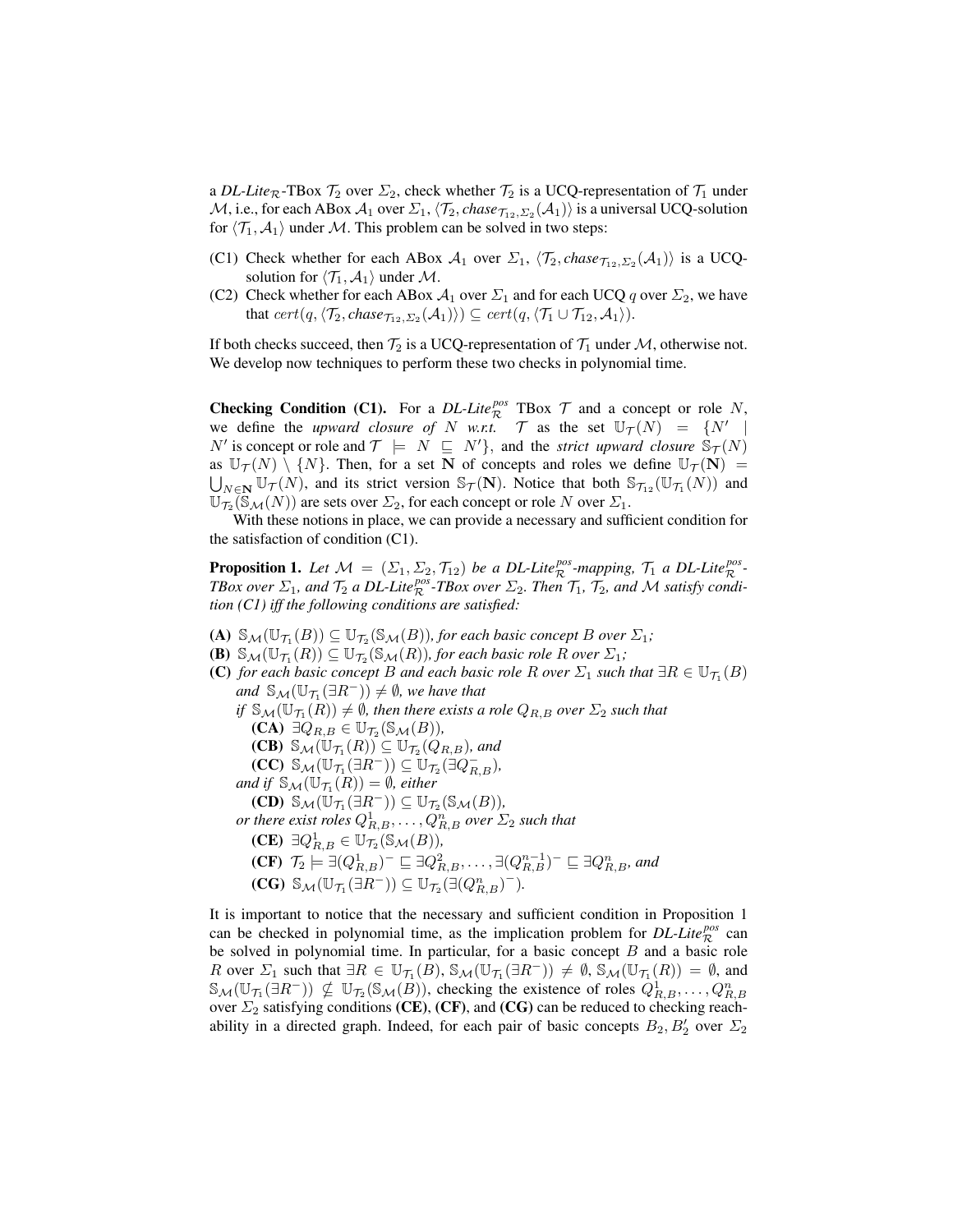such that  $B_2 \in \mathbb{S}_M(B)$  and  $\mathbb{S}_M(\mathbb{U}_{\mathcal{T}_1}(\exists R^-)) \subseteq \mathbb{U}_{\mathcal{T}_2}(B_2')$ , we use the following approach to check for the existence of the roles  $Q_{R,B}^1, \ldots, Q_{R,B}^n$  over  $\Sigma_2$  such that  $\mathcal{T}_2 \models B_2 \sqsubseteq \exists Q_{R,B}^1, \mathcal{T}_2 \models \exists (Q_{R,B}^1)^-\sqsubseteq \exists Q_{R,B}^2, \ldots, \mathcal{T}_2 \models \exists (Q_{R,B}^n)^-\sqsubseteq B_2'.$  Let  $G = (V, E)$  be the directed graph defined as:

$$
V = \{B_2, B'_2\} \cup \{Q_2 \mid Q_2 \text{ is a role in } \Sigma_2\}
$$
  

$$
E = \{(B_2, B'_2) \mid \mathcal{T}_2 \models B_2 \sqsubseteq B'_2\} \cup \{(B_2, Q_2) \mid \mathcal{T}_2 \models B_2 \sqsubseteq \exists Q_2\} \cup \{(Q_2, B'_2) \mid \mathcal{T}_2 \models \exists Q_2 \sqsubseteq B'_2\} \cup \{(Q_2, Q'_2) \mid \mathcal{T}_2 \models \exists Q_2 \sqsubseteq \exists Q'_2\}
$$

Then we test for the existence of the roles  $Q_{R,B}^1, \ldots, Q_{R,B}^n$  by verifying whether  $B_2'$  is reachable from  $B_2$  in G. If for some pair  $B_2$ ,  $B_2$  the aforementioned two-step test succeed, then we have that there exist roles  $Q_{R,B}^1, \ldots, Q_{R,B}^n$  that satisfy conditions (CE), (CF), and (CG). Otherwise, we know that such roles do not exist.

Checking Condition (C2). We rely on the following result:

**Proposition 2.** Let  $M = (\Sigma_1, \Sigma_2, \mathcal{T}_{12})$  be a DL-Lite<sup>pos</sup>-mapping,  $\mathcal{T}_1$  a DL-Lite<sup>pos</sup>-*TBox over*  $\Sigma_1$ *, and*  $\mathcal{T}_2$  *a DL-Lite*<sup>*pos*</sup>-*TBox over*  $\Sigma_2$ *. Then*  $\mathcal{T}_1$ *,*  $\mathcal{T}_2$ *, and M satisfy condition (C2) iff the following conditions are satisfied:*

- (A)  $\mathbb{U}_{\mathcal{T}_2}(\mathbb{S}_{\mathcal{M}}(B)) \subseteq \mathbb{S}_{\mathcal{M}}(\mathbb{U}_{\mathcal{T}_1}(B))$  *for each basic concept B over*  $\Sigma_1$ *;*
- **(B)**  $\mathbb{U}_{\mathcal{T}_2}(\mathbb{S}_{\mathcal{M}}(R)) \subseteq \mathbb{S}_{\mathcal{M}}(\mathbb{U}_{\mathcal{T}_1}(R))$  for each role  $R \in \Sigma_1$ ;
- (C) *for each basic role* Q *over*  $\Sigma_2$  *and each basic concept* B *over*  $\Sigma_1$  *such that*  $\exists Q \in$  $\overline{\cup}_{\mathcal{T}_2}(\mathbb{S}_{\mathcal{M}}(B))$  and  $\overline{\cup}_{\mathcal{T}_2}(\exists Q^-)\neq \{\exists Q^-\}$ , there exists a role  $R_{Q,B}$  over  $\Sigma_1$  s.t.  $(CA)$  ∃ $R_{Q,B}$  ∈  $\mathbb{U}_{\mathcal{T}_1}(B)$  and (CB)  $Q \in \mathbb{S}_{\mathcal{M}}(R_{Q,B})$ .

The necessary and sufficient condition in Proposition 2 can be checked in polynomial time, as the implication problem can be solved in polynomial time for  $DL\text{-}Life^{\text{pos}}_{\mathcal{R}}$ .

Thus, given that, by Propositions 1 and 2, both conditions (C1) and (C2) can be tested in polynomial time, we obtain the following result.

**Theorem 1.** The problem of verifying, given a DL-Lite $_{\mathcal{R}}^{pos}$ -mapping  $\mathcal{M}$  =  $(\Sigma_1, \Sigma_2, \mathcal{T}_{12})$ , a DL-Lite<sup>pos</sup>-TBox  $\mathcal{T}_1$  over  $\Sigma_1$ , and a DL-Lite<sup>pos</sup>-TBox  $\mathcal{T}_2$  over  $\Sigma_2$ , *whether*  $\mathcal{T}_2$  *is a UCQ-representation of*  $\mathcal{T}_1$  *under*  $\mathcal{M}$  *can be solved in polynomial time.* 

#### 3.2 The Algorithm for Computing a UCQ-Representation

In what follows, we present the algorithm UCQREP<sup>pos</sup>, which verifies whether a source TBox  $\mathcal{T}_1$  is UCQ-representable under a mapping  $\mathcal{M}$ , and if this is the case returns a UCQ-representation of  $\mathcal{T}_1$  under M.

Intuitively, given a source TBox  $T_1$  and a mapping  $M$ , algorithm UCQREP<sup>*pos*</sup> constructs the best possible candidate  $\mathcal{T}_2$  for a UCQ-representation of  $\mathcal{T}_1$  under M (given the conditions in Propositions 1 and 2), and then checks whether  $\mathcal{T}_2$  effectively satisfies the properties required for a UCQ-representation (note, that  $\mathcal{T}_2$  is indeed a *DL-Lite*<sup>*pos*</sup> TBox). To prove the correctness of this algorithm, we need to show that  $\mathcal{T}_1$  is UCQrepresentable under M if and only if  $\mathcal{T}_2$  is a UCQ-representation of  $\mathcal{T}_1$  under M. This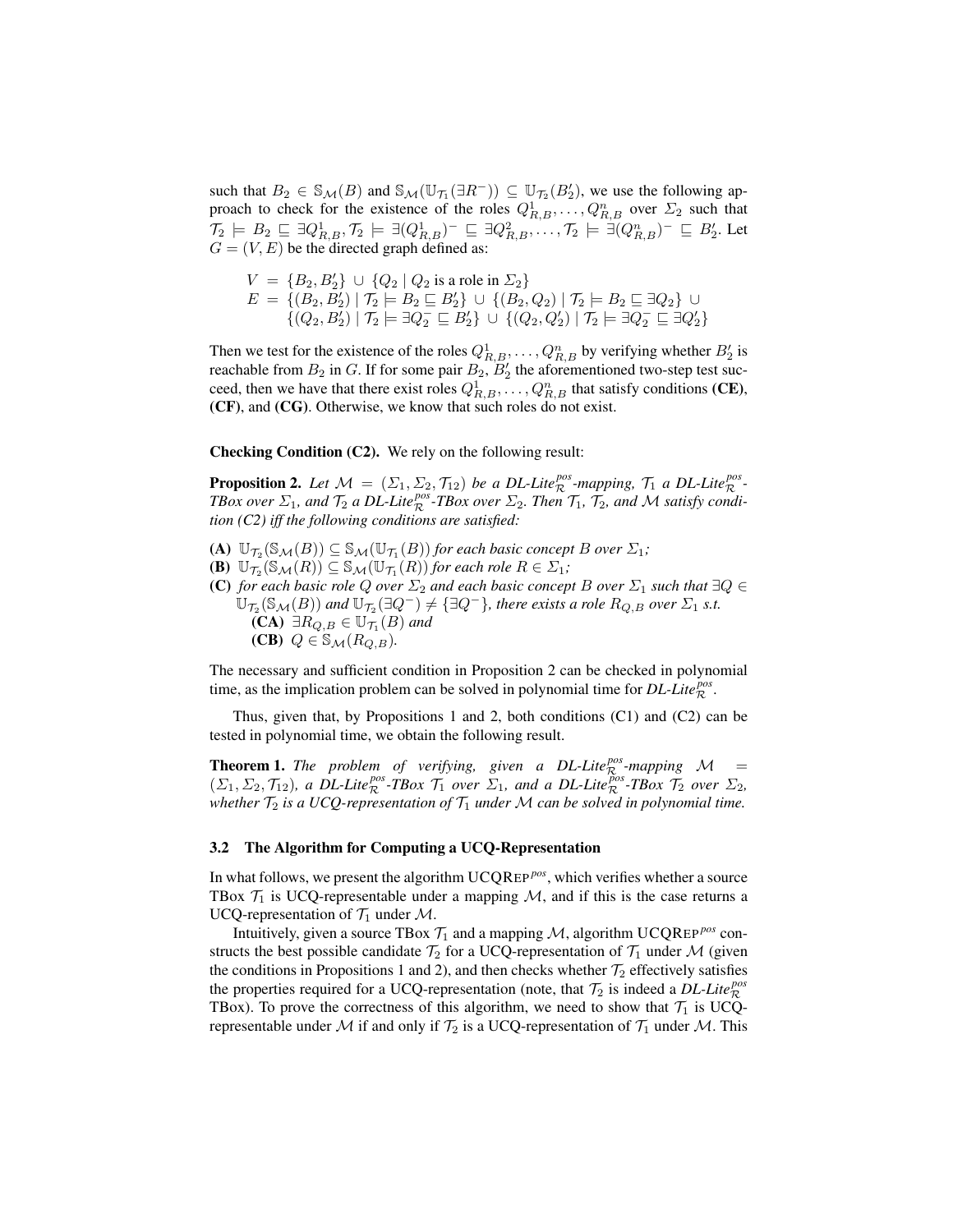Algorithm:  $UCQRep<sup>pos</sup>(\mathcal{T}_1,\mathcal{M})$ **Input:** A *DL-Lite*<sup>*pos*</sup></sup>-mapping  $\mathcal{M} = (\Sigma_1, \Sigma_2, \mathcal{T}_{12})$  and a *DL-Lite*<sup>*pos*</sup>-TBox  $\mathcal{T}_1$  over  $\Sigma_1$ . **Output:** A *DL-Lite*  $\frac{p\delta s}{R}$ -TBox  $\mathcal{T}_2$  over  $\Sigma_2$  that is a UCQ-representation of  $\mathcal{T}_1$  under M, if  $\mathcal{T}_1$  is UCQ-representable under M. The keyword *false* otherwise.

1. Let  $\mathcal{T}_2$  be a TBox over  $\Sigma_2$  defined as:

$$
\mathcal{T}_2 = \{ N_2 \sqsubseteq M_2 \mid N_1 \text{ a basic concept or role over } \Sigma_1, \\ N_2 \in \mathbb{S}_{\mathcal{M}}(N_1), M_2 \in \mathbb{S}_{\mathcal{M}}(\mathbb{U}_{\mathcal{T}_1}(N_1)) \}
$$

- 2. Remove from  $\mathcal{T}_2$  every inclusion  $N_2 \subseteq M_2$  such that *(i)*  $N_2 \in \mathcal{S}_{\mathcal{M}}(N_1)$  for some N<sub>1</sub> over  $\Sigma_1$ , and *(ii)* for every  $M_1$  over  $\Sigma_1$  such that  $M_2 \in \mathcal{S}_{\mathcal{M}}(M_1)$ , it holds that  $\mathcal{T}_1 \not\models N_1 \sqsubseteq M_1$ . Moreover, if  $N_2 = \exists R_2$  and  $M_2 = \exists R'_2$ , then also remove inclusions  $R_2 \sqsubseteq R_2'$  and  $R_2^- \sqsubseteq R_2'^-$  from  $\mathcal{T}_2$ .
- 3. Remove from  $\mathcal{T}_2$  every inclusion of the form either  $\exists R_2^- \sqsubseteq B_2$  or  $R_2 \sqsubseteq R'_2$  or  $R_2^- \sqsubseteq$  $R'_2$  for roles  $R_2, R'_2$  and a concept  $B_2$  over  $\Sigma_2$ , if there exists a concept  $B_1$  over  $\Sigma_1$  such that *(i)*  $\exists R_2 \in \mathbb{S}_{\mathcal{M}}(B_1)$ , and *(ii)* for every role  $R_1$  over  $\Sigma_1$  such that  $\exists R_1 \in \mathbb{U}_{\mathcal{T}_1}(B_1)$ and  $R_2 \in \mathcal{S}_{\mathcal{M}}(R_1)$ , it holds that  $\mathcal{T}_1 \not\models B_1 \sqsubseteq \exists R_1$ .
- 4. Verify whether  $\mathcal{T}_2$  is a UCQ-representation of  $\mathcal{T}_1$  under M. If the test succeeds, return T2, otherwise return *false*.

Fig. 1. Algorithm to compute the UCQ-representation of a *DL-Lite*<sup> $pos$ </sup> TBox  $\mathcal{T}_1$  under a *DL-Lite*<sup> $pos$ </sup> mapping M.

is done in the following theorem, where it is also proved that the algorithm works in polynomial time. The latter is a consequence of the fact that  $\mathcal{T}_2$  is of polynomial size in the sizes of  $\mathcal{T}_1$  and  $\mathcal{M}$ , and that, by Theorem 1, it is possible to check in polynomial time whether  $\mathcal{T}_2$  is a UCQ-representation of  $\mathcal{T}_1$  under M.

## Theorem 2. *Algorithm* UCQREP *pos is correct and runs in polynomial time.*

The following examples illustrate how algorithm UCQREP<sup>pos</sup> works.

*Example 3.* Let  $M = (\Sigma_1, \Sigma_2, \mathcal{T}_{12})$ , where  $\Sigma_1 = \{A_1(\cdot), B_1(\cdot), C_1(\cdot)\}, \Sigma_2 =$  ${A_2(\cdot), B_2(\cdot)}$ , and  $\mathcal{T}_{12} = {A_1 \sqsubseteq A_2, B_1 \sqsubseteq B_2, C_1 \sqsubseteq B_2}$ . Furthermore, assume that  $\mathcal{T}_1 = \{B_1 \sqsubseteq A_1\}$ . Then, in step 1, the algorithm constructs the TBox  $\mathcal{T}_2 = \{B_2 \sqsubseteq A_2\}$ . In step 2, it removes the only axiom from  $\mathcal{T}_2$  as  $B_2 \in \mathcal{S}_{\mathcal{M}}(C_1)$  and  $\mathcal{T}_1 \not\models C_1 \sqsubseteq A_1$ . In step 3, it does nothing, and finally, at the last step it checks whether the empty TBox  $\mathcal{T}_2$  is a UCQ-representation of  $\mathcal{T}_1$  under M. Since  $A_2 \in \mathbb{S}_M(\mathbb{U}_{\mathcal{T}_1}(B_1))$  and  $A_2 \notin \mathbb{U}_{\mathcal{T}_2}(\mathbb{S}_{\mathcal{M}}(B_1))$ , the algorithm returns *false*.

*Example 4.* Let  $\mathcal{M} = (\Sigma_1, \Sigma_2, \mathcal{T}_{12})$ , where  $\Sigma_1 = \{B_1(\cdot), P_1(\cdot, \cdot), R_1(\cdot, \cdot)\}, \Sigma_2 =$  ${A_2(\cdot), B_2(\cdot), R_2(\cdot, \cdot)}$ , and  $\mathcal{T}_{12} = {\exists P_1^- \sqsubseteq A_2, B_1 \sqsubseteq B_2, R_1 \sqsubseteq R_2}$ . Furthermore, assume that  $\mathcal{T}_1 = \{B_1 \sqsubseteq \exists P_1, B_1 \sqsubseteq \exists R_1, \exists R_1^- \sqsubseteq \exists P_1^-\}$ . Then, in step 1, the algorithm constructs the TBox  $\mathcal{T}_2 = \{B_2 \subseteq \exists R_2, \exists R_2^- \subseteq A_2\}$ . It does not remove anything in steps 2 and 3. Finally, at the last step it successfully checks that  $\mathcal{T}_2$  is a UCQ-representation of  $\mathcal{T}_1$  under M and returns  $\mathcal{T}_2$ .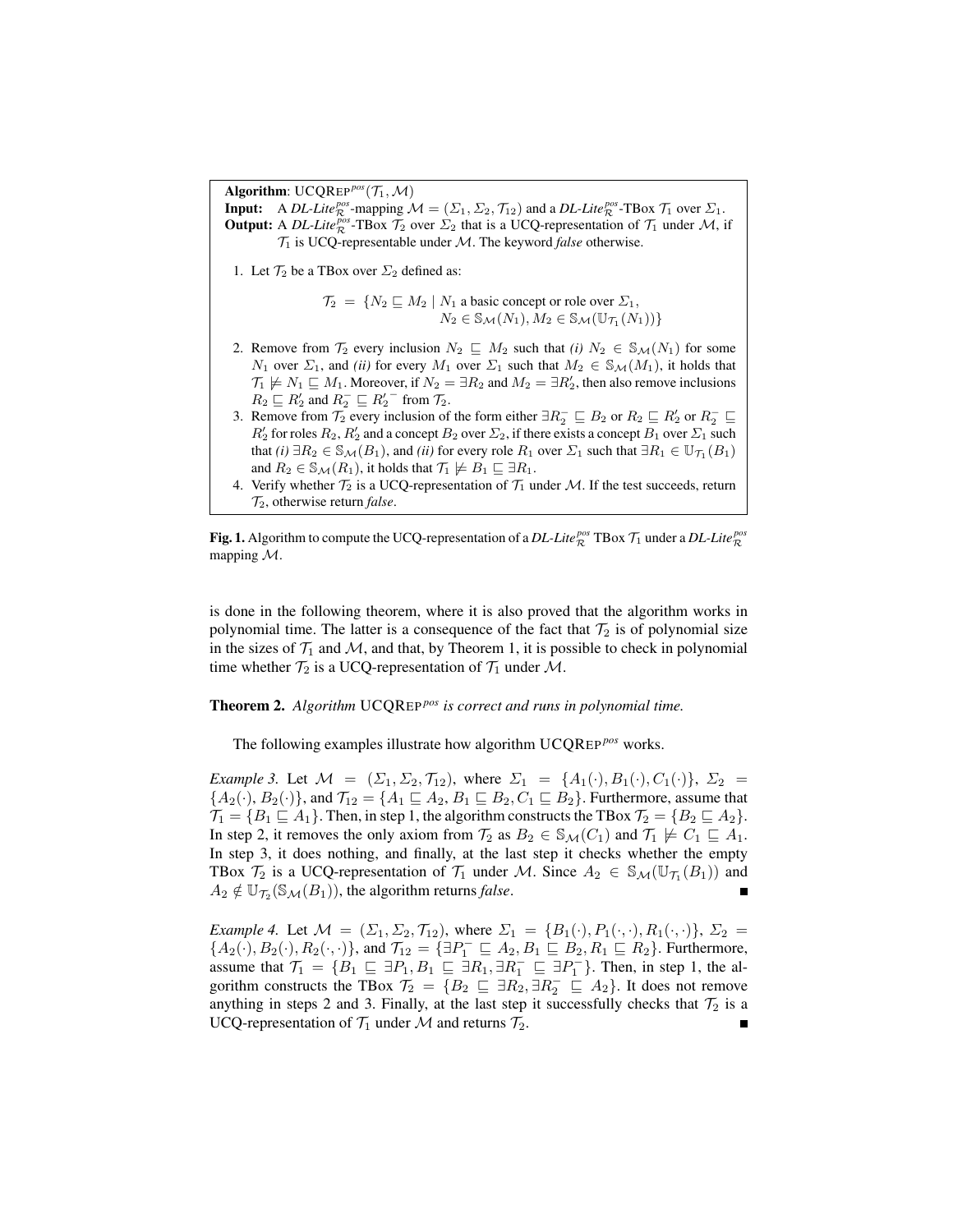#### 3.3 Solving UCQ-Representability for *DL-Lite*<sub>RDFS</sub>

It is not difficult to see that if the input of algorithm  $UCQ$ REP<sup>*pos*</sup> is a *DL-Lite*<sub>RDFS</sub>mapping  $\mathcal{M} = (\Sigma_1, \Sigma_2, \mathcal{T}_{12})$  and a *DL-Lite*<sub>RDFS</sub>-TBox  $\mathcal{T}_1$  over  $\Sigma_1$ , then the set  $\mathcal{T}_2$ computed by this algorithm is a *DL-Lite*<sup>*pos*</sup>-TBox over  $\Sigma_2$  that can be easily transformed into an equivalent *DL-Lite*<sub>RDFS</sub>-TBox. Indeed,  $\mathcal{T}_2$  might contain inclusions between basic concepts of the form  $\exists R_2 \sqsubseteq \exists R_2'$ , but this occurs only if  $\mathcal{T}_2$  implies also the role inclusion  $R_2 \sqsubseteq R'_2$ . Hence, all concept inclusions that would fall outside *DL*-*Lite*<sub>RDFS</sub> are implied by the *DL-Lite*<sub>RDFS</sub> fragment of  $\mathcal{T}_2$  and can be removed from  $\mathcal{T}_2$ without affecting its semantics. Thus, we conclude that algorithm UCQREP<sup>*pos*</sup> can also be used to solve in polynomial time the UCQ-representability problem for *DL-Lite*<sub>RDFS</sub> mappings and TBoxes.

# 4 Solving Weak UCQ-Representability for *DL-Lite pos* R

In this section, we show that also the weak UCQ-representability problem can be solved in polynomial time when TBoxes and mappings are expressed  $DL\text{-}Life_{\mathcal{R}}^{pos}$ . We first need to introduce some terminology. Given a  $DL\text{-}Lie_R\text{-}T\text{Box }\mathcal{T}$  over a signature  $\Sigma$  and a UCQ q over  $\Sigma$ , a UCQ  $q_r$  over  $\Sigma$  is said to be a *perfect reformulation* of q w.r.t.  $\mathcal T$  if for every ABox A over  $\Sigma$ , it holds that [6]:  $cert(q, \langle T, A \rangle) = cert(q_r, \langle \emptyset, A \rangle)$ . That is, the certain answers to the UCQ q over a KB  $\langle \mathcal{T}, \mathcal{A} \rangle$  can be computed by posing the UCQ  $q_r$  over the ABox A. It is well-known that every UCQ q admits a perfect reformulation w.r.t. a *DL-Lite*<sub>R</sub>-TBox  $\mathcal T$ , which can be computed in polynomial time [6].

Interestingly, the fundamental notion of perfect reformulation can be used to solve the UCQ-representability problem for  $DL\text{-}Lie_{\mathcal{R}}^{pos}$ . More precisely, let  $\mathcal{M}$  =  $(\Sigma_1, \Sigma_2, \mathcal{T}_{12})$  be a *DL-Lite*<sub>R</sub>-mapping and  $\mathcal{T}_1$  a *DL-Lite*<sub>R</sub>-TBox over  $\Sigma_1$ . Then define a mapping  $\text{COMP}(\mathcal{M}, \mathcal{T}_1) = (\Sigma_1, \Sigma_2, \mathcal{T}_{12}^*)$  that extends  $\mathcal M$  by compiling the knowledge from  $\mathcal{T}_1$  into  $\mathcal{T}_{12}$ . Formally, for a basic concept or role N over  $\Sigma_1$ , let  $bq_N$  be the CQ defined as follows:  $bq_A(x) = A(x)$ ,  $bq_{\exists P}(x) = \exists y.P(x,y)$ ,  $bq_{\exists P}(x) = \exists y.P(y,x)$ ,  $bq_P (x, y) = P(x, y)$ , and  $bq_{P} (x, y) = P(y, x)$ . Then, for every concept inclusion  $B \sqsubseteq C \in \mathcal{T}_{12}$  and for every CQ q in the perfect reformulation of  $bq_B$  w.r.t.  $\mathcal{T}_1$ , include  $C_q \sqsubseteq C$  into  $\mathcal{T}_{12}^*$ , where  $C_q$  is the (unique) basic concept such that  $bq_{C_q} = q$ . Also, for every role inclusion  $R \sqsubseteq Q \in \mathcal{T}_{12}$  and for every CQ q in the perfect reformulation of  $bq_R$  w.r.t.  $\mathcal{T}_1$ , include  $R_q \sqsubseteq Q$  into  $\mathcal{T}_{12}^*$ , where  $R_q$  is the basic role such that  $bq_{R_q} = q$ .

It is important to notice that if  $M = (\Sigma_1, \Sigma_2, \mathcal{T}_{12})$  is a *DL-Lite*<sup>*pos*</sup>-mapping and  $\mathcal{T}_1$  a *DL-Lite*<sup>*pos</sup>*-TBox over  $\Sigma_1$ , then  $\text{COMP}(\mathcal{M}, \mathcal{T}_1) = (\Sigma_1, \Sigma_2, \mathcal{T}_{12}^*)$  is a *DL-Lite*<sup>*pos*</sup>-</sup> mapping that can be computed in polynomial time in the sizes of  $M$  and  $\mathcal{T}_1$ . Therefore, given that the set of inclusions defining  $\text{COMP}(\mathcal{M}, \mathcal{T}_1)$  contains the set of inclusions defining M and  $\mathcal{T}_1 \cup \mathcal{T}_{12} \models \mathcal{T}_{12}^*$ , we conclude that  $\text{COMP}(\mathcal{M}, \mathcal{T}_1)$  can be used to check in polynomial time whether  $\mathcal{T}_1$  is weakly UCQ-representable under  $\mathcal{M}$ .

**Theorem 3.** Let  $M = (\Sigma_1, \Sigma_2, \mathcal{T}_{12})$  be a DL-Lite<sup>pos</sup>-mapping and  $\mathcal{T}_1$  a DL-Lite<sup>pos</sup>-*TBox over*  $\Sigma_1$ *. Then*  $\mathcal{T}_1$  *is weakly UCQ-representable under* M *if and only if*  $\mathcal{T}_1$  *is UCQ-representable under*  $COMP(M, \mathcal{T}_1)$ *.* 

From this result and Theorem 2 we obtain a polynomial time algorithm for solving the weak UCQ-representability problem for  $DL\text{-}Lie\frac{pos}{R}$  mappings and TBoxes.